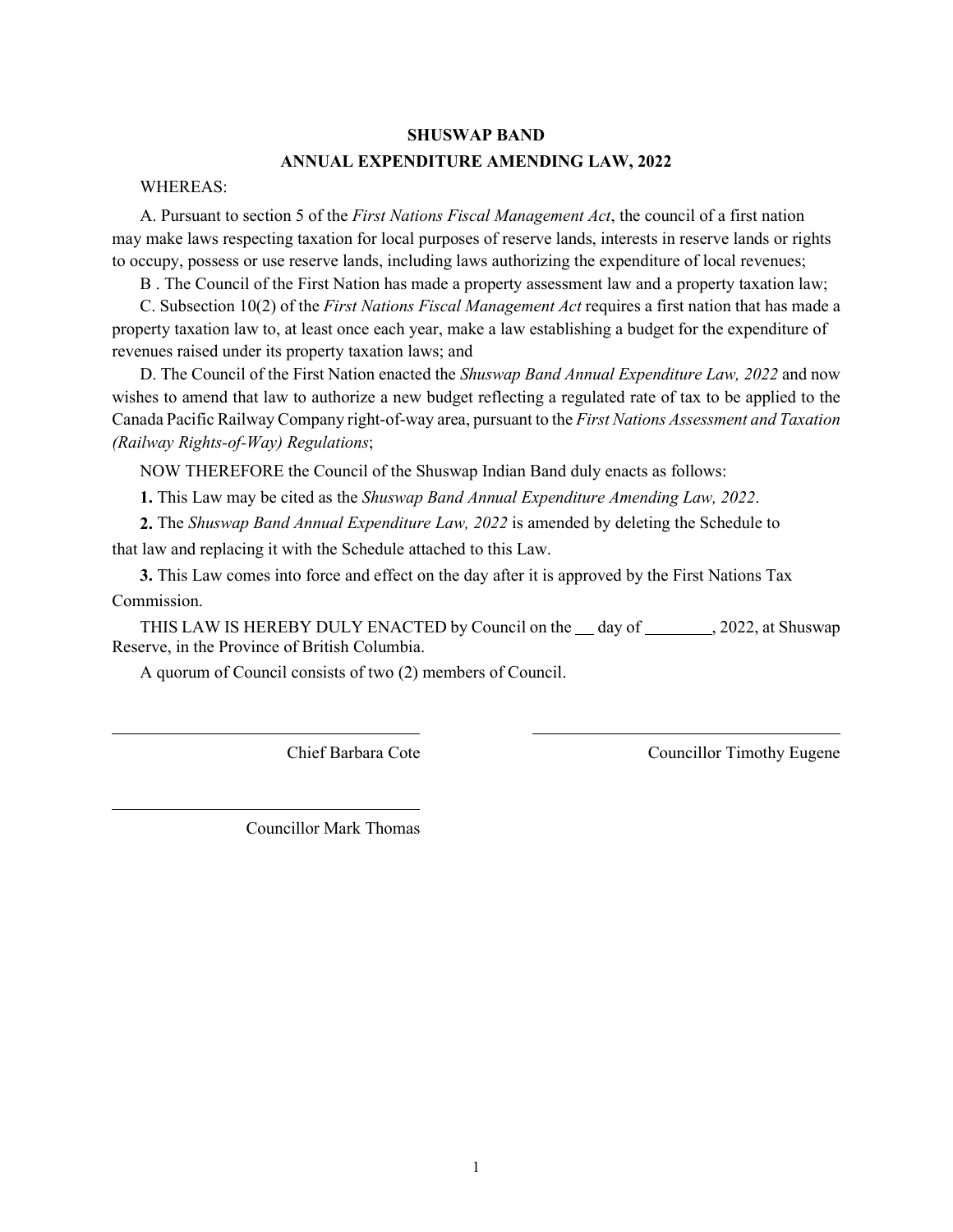# **SCHEDULE**

## **ANNUAL BUDGET**

|                       |                          | <b>PART 1: REVENUES</b>                           |              |  |  |  |
|-----------------------|--------------------------|---------------------------------------------------|--------------|--|--|--|
|                       |                          | 1. Local revenues to be collected in budget year: |              |  |  |  |
|                       | a.                       | Property Tax Revenues                             | \$657,039.00 |  |  |  |
| <b>TOTAL REVENUES</b> |                          |                                                   | \$657,039.00 |  |  |  |
|                       |                          |                                                   |              |  |  |  |
|                       |                          | <b>PART 2: EXPENDITURES</b>                       |              |  |  |  |
| 1.                    |                          | General Government Expenditures                   |              |  |  |  |
|                       | a.                       | <b>Executive and Legislative</b>                  | \$75,000.00  |  |  |  |
|                       | b.                       | General Administrative                            | \$209,669.69 |  |  |  |
|                       | $\mathbf{c}$ .           | Other General Government                          |              |  |  |  |
| 2.                    |                          | <b>Protection Services</b>                        |              |  |  |  |
|                       | a.                       | Policing                                          |              |  |  |  |
|                       | b.                       | Firefighting                                      | \$45,000.00  |  |  |  |
|                       | c.                       | <b>Regulatory Measures</b>                        |              |  |  |  |
|                       | d.                       | <b>Other Protective Services</b>                  |              |  |  |  |
| 3.                    | Transportation           |                                                   |              |  |  |  |
|                       | a.                       | Roads and Streets                                 | \$30,000.00  |  |  |  |
|                       | $\mathbf{b}$ .           | Snow and Ice Removal                              | \$15,000.00  |  |  |  |
|                       | c.                       | Parking                                           |              |  |  |  |
|                       | d.                       | Public Transit                                    |              |  |  |  |
|                       | e.                       | Other Transportation                              |              |  |  |  |
| 4.                    |                          | Recreation and Cultural Services                  |              |  |  |  |
|                       | a.                       | Recreation                                        |              |  |  |  |
|                       | b.                       | Culture                                           |              |  |  |  |
|                       | c.                       | Heritage Protection                               |              |  |  |  |
|                       | d.                       | Other Recreation and Culture                      |              |  |  |  |
|                       | 5. Community Development |                                                   |              |  |  |  |
|                       | a.                       | Housing                                           |              |  |  |  |
|                       | b.                       | Planning and Zoning                               |              |  |  |  |
|                       | $\mathbf{c}$ .           | <b>Community Planning</b>                         | \$65,000.00  |  |  |  |
|                       | d.                       | <b>Economic Development Program</b>               |              |  |  |  |
|                       | e.                       | Tourism                                           |              |  |  |  |
|                       | f.                       | Trade and Industry                                |              |  |  |  |
|                       | $\mathfrak{Q}.$          | Land Rehabilitation and Beautification            |              |  |  |  |

h. Other Regional Planning and Development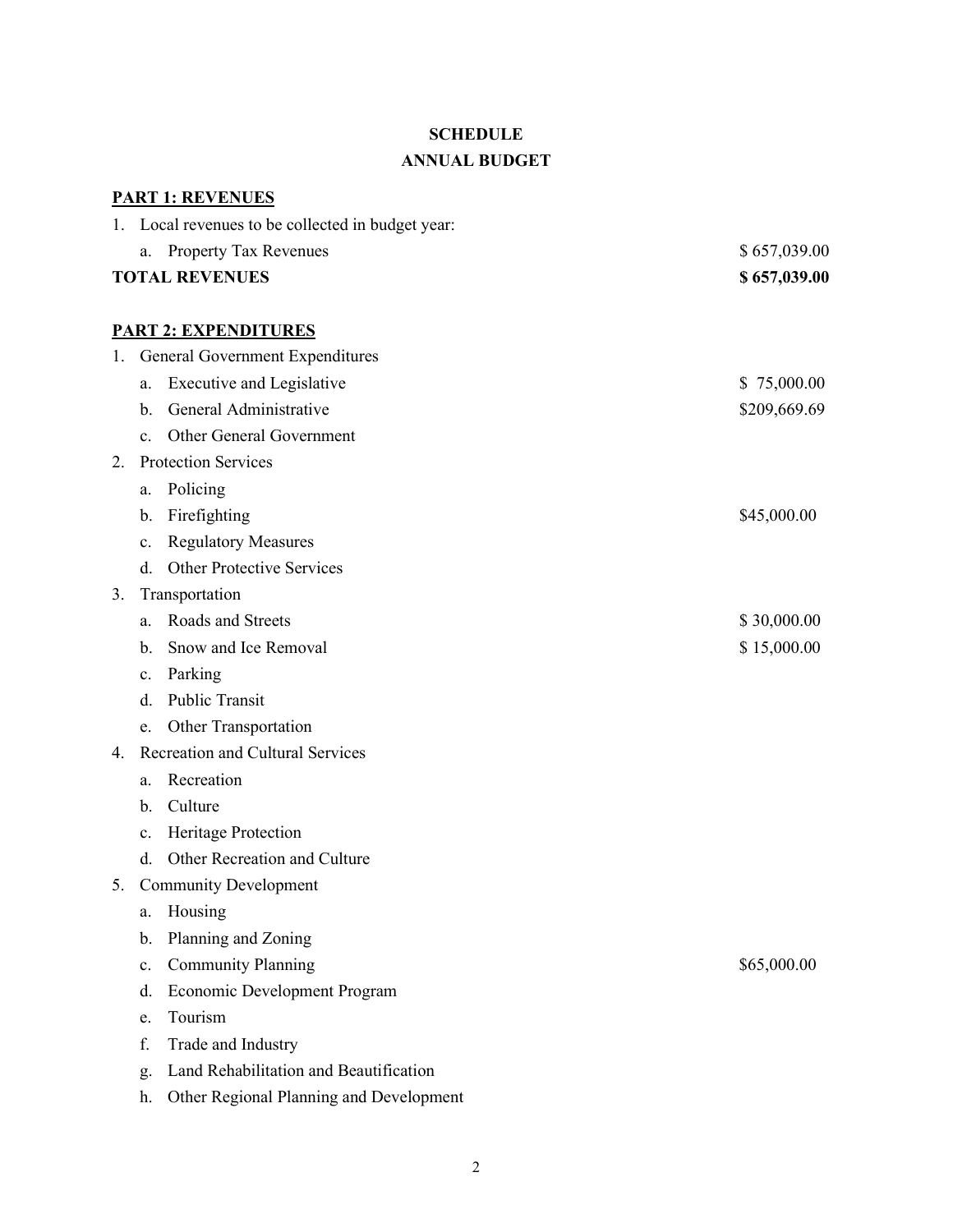| 6.                                        | <b>Environment Health Services</b> |                                                                     |              |  |  |
|-------------------------------------------|------------------------------------|---------------------------------------------------------------------|--------------|--|--|
|                                           | a.                                 | Water Purification and Supply                                       |              |  |  |
|                                           | b.                                 | Sewage Collection and Disposal                                      |              |  |  |
|                                           | c.                                 | Garbage Waste Collection and Disposal                               |              |  |  |
|                                           | d.                                 | Recycling                                                           |              |  |  |
|                                           | e.                                 | Other Environmental Services                                        | \$60,000.00  |  |  |
| 7.                                        |                                    | <b>Fiscal Services</b>                                              |              |  |  |
|                                           | a.                                 | Long-term Borrowing Payments to the First Nations Finance Authority |              |  |  |
|                                           | b.                                 | Interim Financing Payments to the First Nations Finance Authority   |              |  |  |
|                                           | c.                                 | Other Payments TAS                                                  | \$2,000.00   |  |  |
|                                           | d.                                 | <b>Accelerated Debt Payments</b>                                    |              |  |  |
|                                           | e.                                 | Other Fiscal Services- Board of Review                              | \$1,500.00   |  |  |
| 8.                                        |                                    | Other Services                                                      |              |  |  |
|                                           | a.                                 | Health                                                              |              |  |  |
|                                           | b.                                 | Social Programs and Assistance                                      |              |  |  |
|                                           | c.                                 | Agriculture                                                         |              |  |  |
|                                           | d.                                 | Education                                                           |              |  |  |
|                                           | e.                                 | Other Service RDEK Service Agreement                                | \$125,000.00 |  |  |
| 9.                                        |                                    | Grants:                                                             |              |  |  |
|                                           | a.                                 | Home owner grant equivalents:                                       | \$45,000.00  |  |  |
|                                           |                                    | 10. Contingency Amount                                              | \$10,000.00  |  |  |
|                                           |                                    | 11. Transfers into Reserve Funds                                    |              |  |  |
|                                           | a.                                 | Infrastructure Replacement Fund                                     | \$50,000.00  |  |  |
|                                           | b.                                 | Infrastructure Improvement Fund                                     | \$48,869.31  |  |  |
| <b>TOTAL EXPENDITURES</b><br>\$782,039.00 |                                    |                                                                     |              |  |  |
|                                           |                                    | <b>PART 3. ACCUMUL ATED SURPLUS/DEFICIT</b>                         |              |  |  |

### **PART 3: ACCUMULATED SURPLUS/DEFICIT**

| 1. Accumulated Surplus – revenues carried forward from |              |  |  |
|--------------------------------------------------------|--------------|--|--|
| the previous budget year                               | \$125,000.00 |  |  |
|                                                        |              |  |  |

## **BALANCE \$0**

Note: The following are the service agreements with third-party service providers, and the amounts indicated are the amounts payable by the First Nation under each agreement during the budget year:

| <b>RDEK Service Agreement</b> | \$125,000.00 |
|-------------------------------|--------------|
| b. RDEK Fire Agreement        | \$45,000.00  |

Note: This Budget includes the attached Appendix.